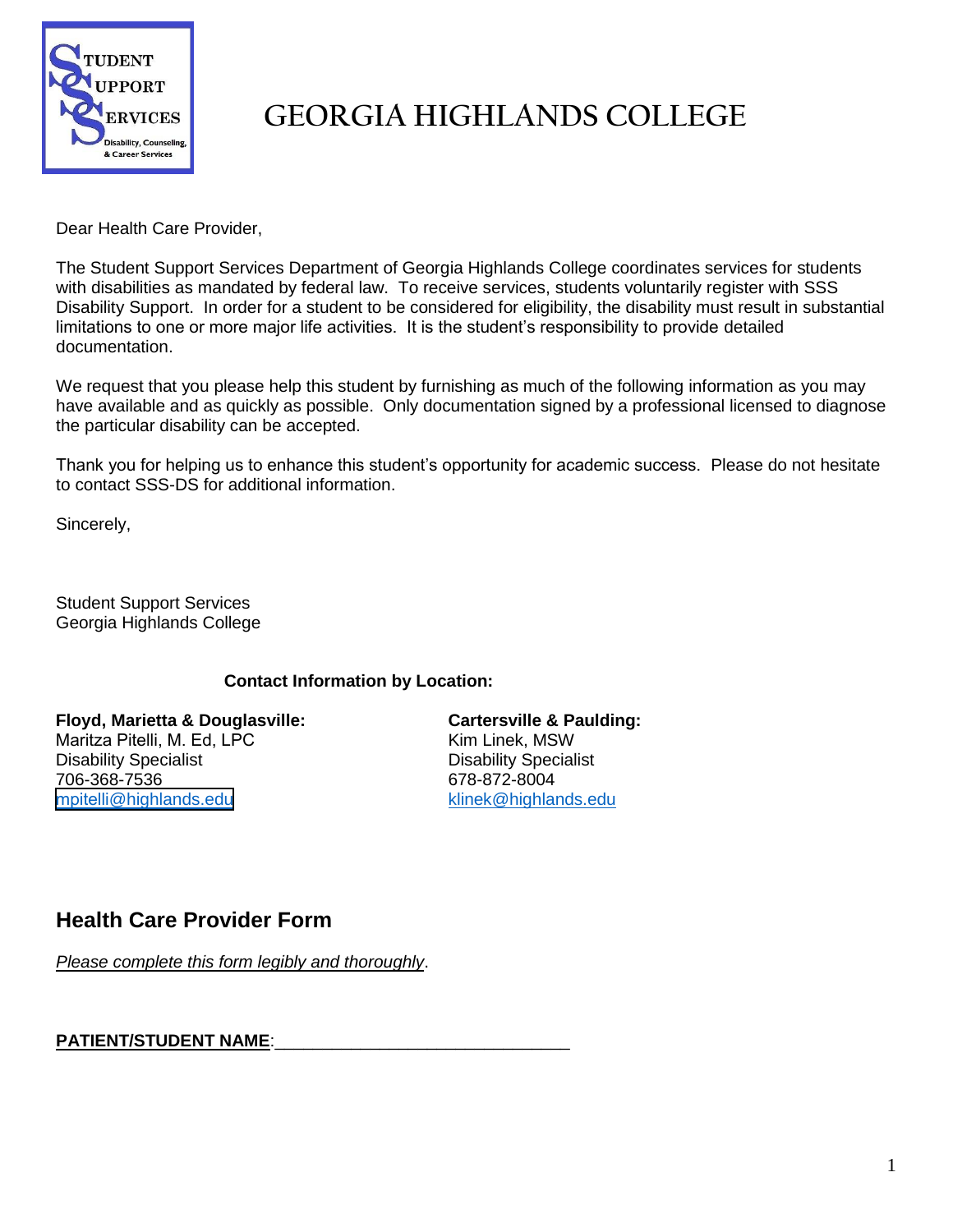| 1. What is the student's diagnosis, including diagnostic codes for each?                                                                                                                                    |  |
|-------------------------------------------------------------------------------------------------------------------------------------------------------------------------------------------------------------|--|
| <u> 1989 - Johann Stoff, deutscher Stoff, der Stoff, der Stoff, der Stoff, der Stoff, der Stoff, der Stoff, der S</u><br>2. What are the current symptoms and/or limitations as a result of the disability? |  |
| 3. What is the level of impairment? _____Mild ______ Moderate ______ Severe<br>Please elaborate on the level of impairment:                                                                                 |  |
| 4. What is the expected duration? _______ Chronic _______ Episodic ______ Short-term<br>Please elaborate on the expected duration:                                                                          |  |
| Please indicate how the impairments/limitations may affect or interfere with academic performance?<br>5.                                                                                                    |  |
|                                                                                                                                                                                                             |  |

6. List the student's current medication(s) and adverse side effects (if applicable for the above mentioned disorder).